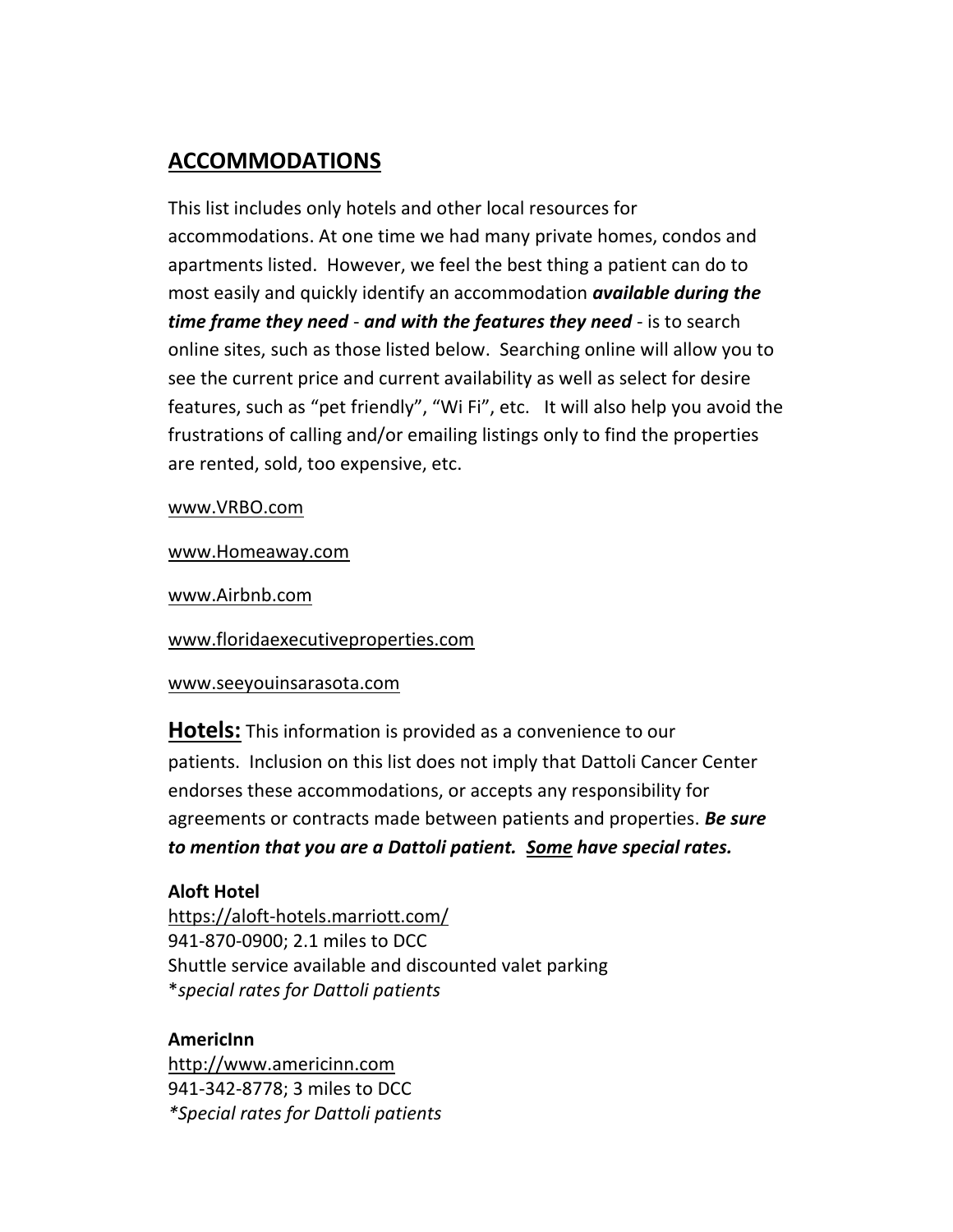### **Art Ovation Hotel**

[https://artovationhotel.com](https://artovationhotel.com/) 941-316-0808 2.2 miles to DCC Shuttle service to DCC, beaches, and shopping *\*Special rates for Dattoli patients Code: DII*

# **Best Western**

[www.bwmidtown.com](http://www.bwmidtown.com/) 941-955-9841; 10 min. from DCC *\*Ask for their special "Medical Rates"*

# **Comfort Inn**

[www.choicehotels.com/hotel/fl814](http://www.choicehotels.com/hotel/fl814) 941-921-7750; 15 min from DCC; I-75 and Clark Road *\*Special rates for Dattoli patients and special golf discounts*

# **Comfort Suites Hotel**

[http://www.choicehotels.com](http://www.choicehotels.com/) 941-360-2626; 20 min to DCC; I-75 and University Parkway *\*Special rates for Dattoli patients*

# **Courtyard by Marriot**

(Across from Sarasota Airport) [www.marriott.com](http://www.marriott.com/) 800-331-3131; 941-355-3337 15 minutes to DCC \**Ask for Medical Rates*

### **Days Inn**

[www.daysinn.com/hotel/07695](http://www.daysinn.com/hotel/07695) 941-921-7812; I-75 and Clark Road *\*Special rates for Dattoli patients and special golf discounts*

### **Embassy Suites**

202 N. Tamiami Trail Sarasota, FL 34236 <https://www.hilton.com/en/embassy/> (941) 256-0190 \**Special rates for Dattoli Patients*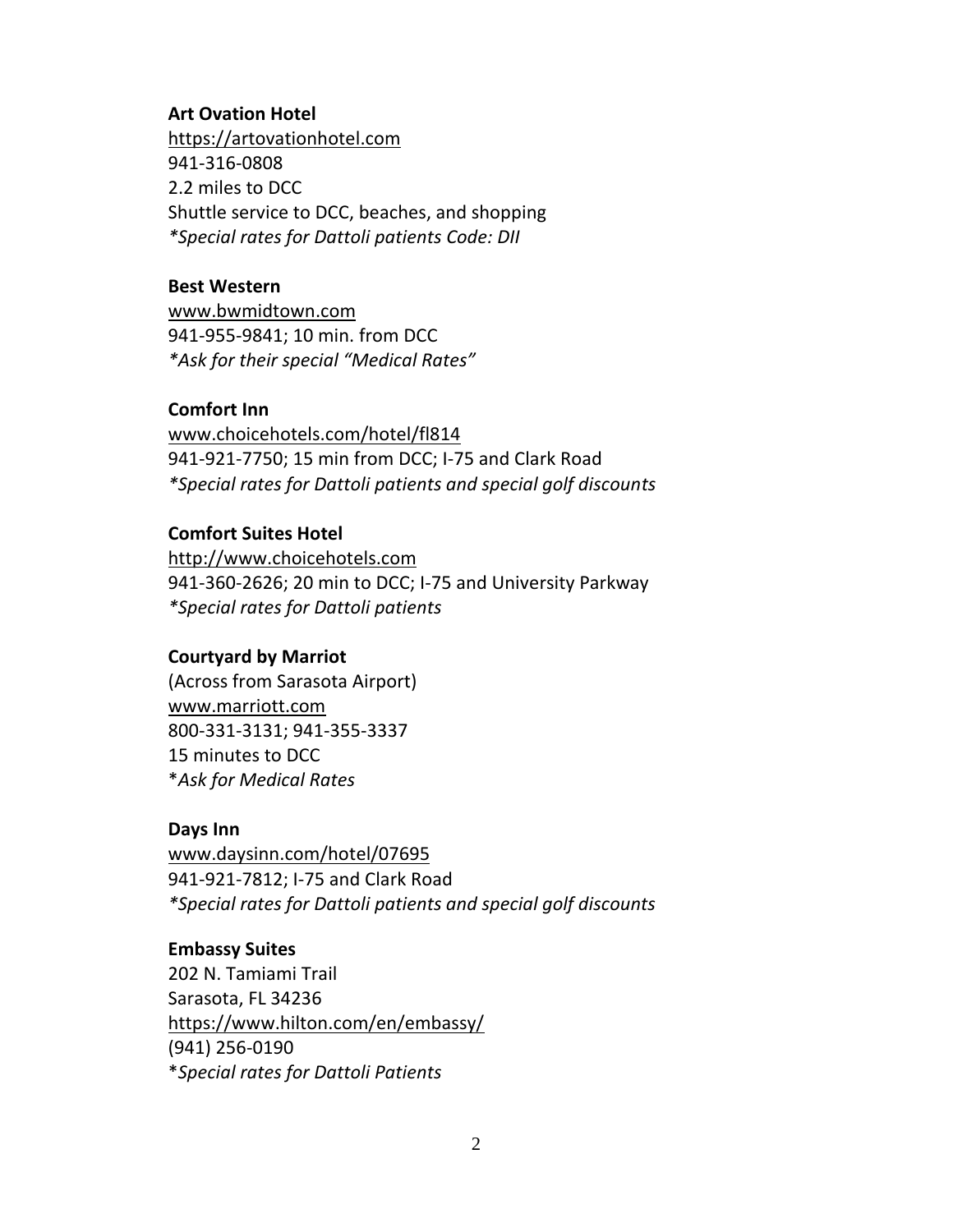### **Even Hotel**

6231 Lake Osprey Drive Sarasota, FL 34240 [www.evenhotels.com](http://www.evenhotels.com/) 941-782-4400

# **Gulf & Bay Club**

(Siesta Key) [www.gulfandbayclub.com](http://www.gulfandbayclub.com/) 941- 349-7101

# **Gulf Side Motel**

(All rooms have full kitchens - No phones) [http://www.lidobeachmotel.com](http://www.lidobeachmotel.com/) 941-388-2590 *\*Special rates for Dattoli patients*

# **Hampton Inn**

[www.hampton.com](http://www.hampton.com/) 941-371-1900; I-75 and Bee Ridge **Booking link**: [https://secure3.hilton.com/en\\_US/hp/reservation/book.htm?ctyhocn=SRQFLHX&corpo](https://na01.safelinks.protection.outlook.com/?url=https%3A%2F%2Fsecure3.hilton.com%2Fen_US%2Fhp%2Freservation%2Fbook.htm%3Fctyhocn%3DSRQFLHX%26corporateCode%3D0002630590%26from%3Dlnrlink&data=02%7C01%7CLindsey.Marsh%40hilton.com%7Cb87dbe08efcb4c2ddfc008d6286ade74%7C660292d2cfd54a3db7a7e8f7ee458a0a%7C0%7C0%7C636740836798248855&sdata=s9u4C5%2BrgUNgWru%2F2F%2B9EazuDu9ORI%2F2i0WgfKltLEY%3D&reserved=0) [rateCode=0002630590&from=lnrlink](https://na01.safelinks.protection.outlook.com/?url=https%3A%2F%2Fsecure3.hilton.com%2Fen_US%2Fhp%2Freservation%2Fbook.htm%3Fctyhocn%3DSRQFLHX%26corporateCode%3D0002630590%26from%3Dlnrlink&data=02%7C01%7CLindsey.Marsh%40hilton.com%7Cb87dbe08efcb4c2ddfc008d6286ade74%7C660292d2cfd54a3db7a7e8f7ee458a0a%7C0%7C0%7C636740836798248855&sdata=s9u4C5%2BrgUNgWru%2F2F%2B9EazuDu9ORI%2F2i0WgfKltLEY%3D&reserved=0) Or call the hotel directly and ask for the Dattoli Cancer Center Rate \**Special rates for Dattoli patients* 

# **Hampton Inn & Suites**

(Sarasota/Bradenton Airport) **Booking Link:** [https://secure3.hilton.com/en\\_US/hp/reservation/book.htm?ctyhocn=SRQATHX&](https://nam02.safelinks.protection.outlook.com/?url=https%3A%2F%2Fsecure3.hilton.com%2Fen_US%2Fhp%2Freservation%2Fbook.htm%3Fctyhocn%3DSRQATHX%26corporateCode%3D0002630590%26from%3Dlnrlink&data=02%7C01%7CShannon.Mundy%40hilton.com%7C07464330253041d8b05108d6ca611409%7C660292d2cfd54a3db7a7e8f7ee458a0a%7C0%7C0%7C636918915647469699&sdata=77HLGXh2EHXCxAbUGhJRs0e0GaUZobWv3ZwEdwenzsU%3D&reserved=0) [corporateCode=0002630590&from=lnrlink](https://nam02.safelinks.protection.outlook.com/?url=https%3A%2F%2Fsecure3.hilton.com%2Fen_US%2Fhp%2Freservation%2Fbook.htm%3Fctyhocn%3DSRQATHX%26corporateCode%3D0002630590%26from%3Dlnrlink&data=02%7C01%7CShannon.Mundy%40hilton.com%7C07464330253041d8b05108d6ca611409%7C660292d2cfd54a3db7a7e8f7ee458a0a%7C0%7C0%7C636918915647469699&sdata=77HLGXh2EHXCxAbUGhJRs0e0GaUZobWv3ZwEdwenzsU%3D&reserved=0) 941-355-8140 \**Special rates for DCC patients*

### **Holiday Inn**

800-892-9174; 10 min. from DCC [www.lidobeach.net](http://www.lidobeach.net/) Beachfront and close to St. Armand's Circle *\*Special rates for Dattoli patients (Must use ID code: ILCOR DCC*)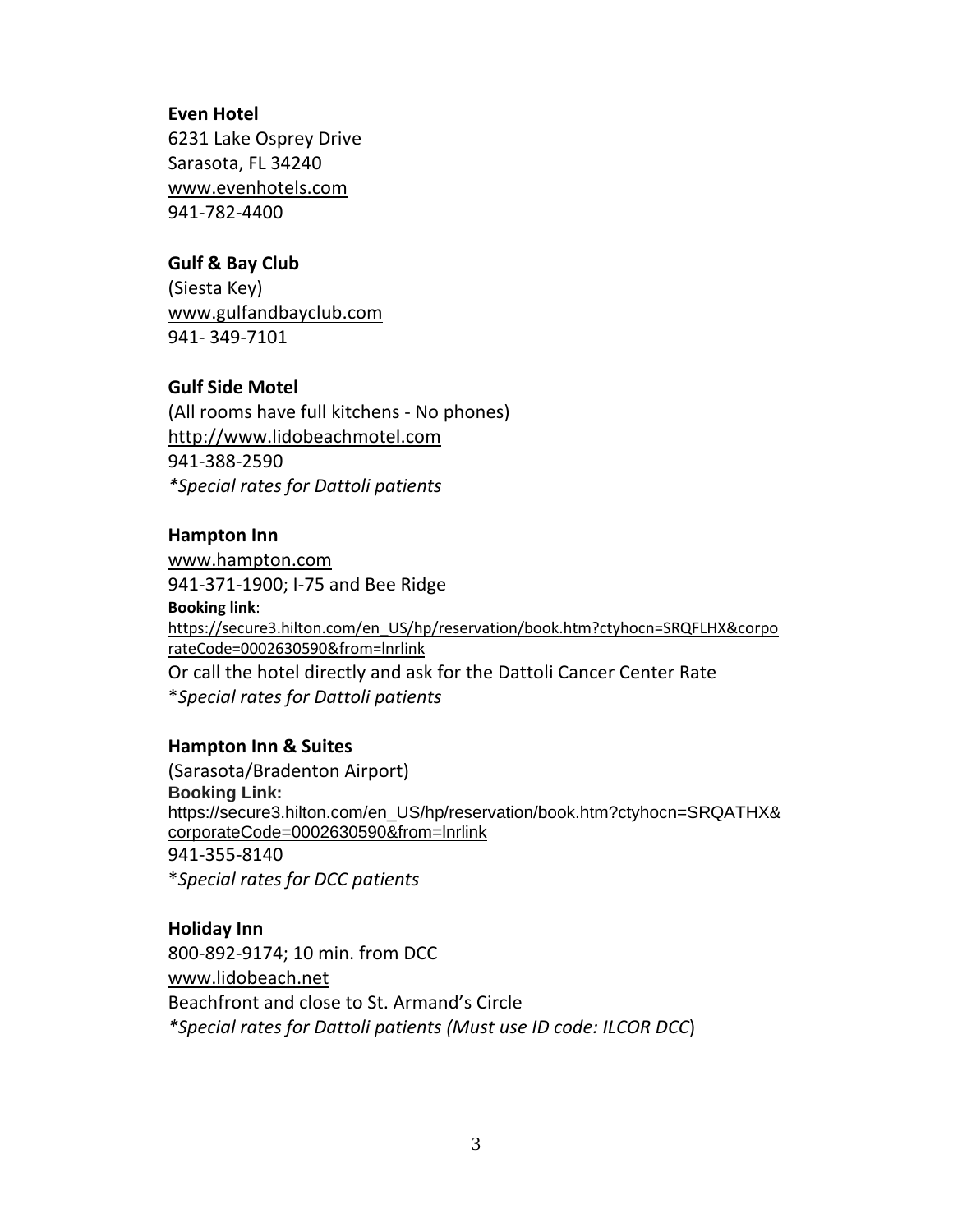### **Holiday Inn Express & Suites – Sarasota East**

https://www.ihg.com/holidayinnexpress/hotels/us/en/sarasota/srqgr/hot eldetail 941-925-0631 *\*Special rates for Dattoli patients— ask for the "Dattoli rate"*

### **Holiday Inn** - **Sarasota Airport**

[www.hisrq.com](http://www.hisrq.com/) 941-355-9000; 10 min from DCC Daily shuttle service to center *\*Special rates for Dattoli patients* 

# **Homewood Suites**

(Rooms have a kitchen) [www.homewoodsuites.com](http://www.homewoodsuites.com/) 941-365-7300; ½ mile to DCC at Fruitville & Beneva Shuttle to center, if necessary. *\*Special rates for Dattoli patients*

# **Hotel Indigo**

[www.hotelindigo.com](http://www.hotelindigo.com/) 941-487-3800 Free transportation within limits, free parking, no resort fee \$114-\$164/night for 2022 DCC patients *\*Special rates for Dattoli patients use code* **100210489**

# **Hyatt Place Sarasota/Lakewood Ranch**

[https://sarasotalakewoodranch.place.hyatt.com](https://sarasotalakewoodranch.place.hyatt.com/) 941-748-3100 - 6021 Exchange Way, Lakewood Ranch, FL 34202 9 miles from DCC- Freshly prepared food 24/7 Complimentary continental breakfast Complimentary transportation within 3 miles radius Close to UTC shopping and restaurants \* *Special rates for Dattoli patients - call and speak with Cecilia Maddi*

# **Hyatt Place Sarasota/Bradenton Airport**

[http://hyattplacesarasotabradenton.com](http://hyattplacesarasotabradenton.com/) 941-554-5800 – 5.5 miles from DCC Freshly prepared food 24/7 Complimentary continental breakfast *\*Special rates for Dattoli patients*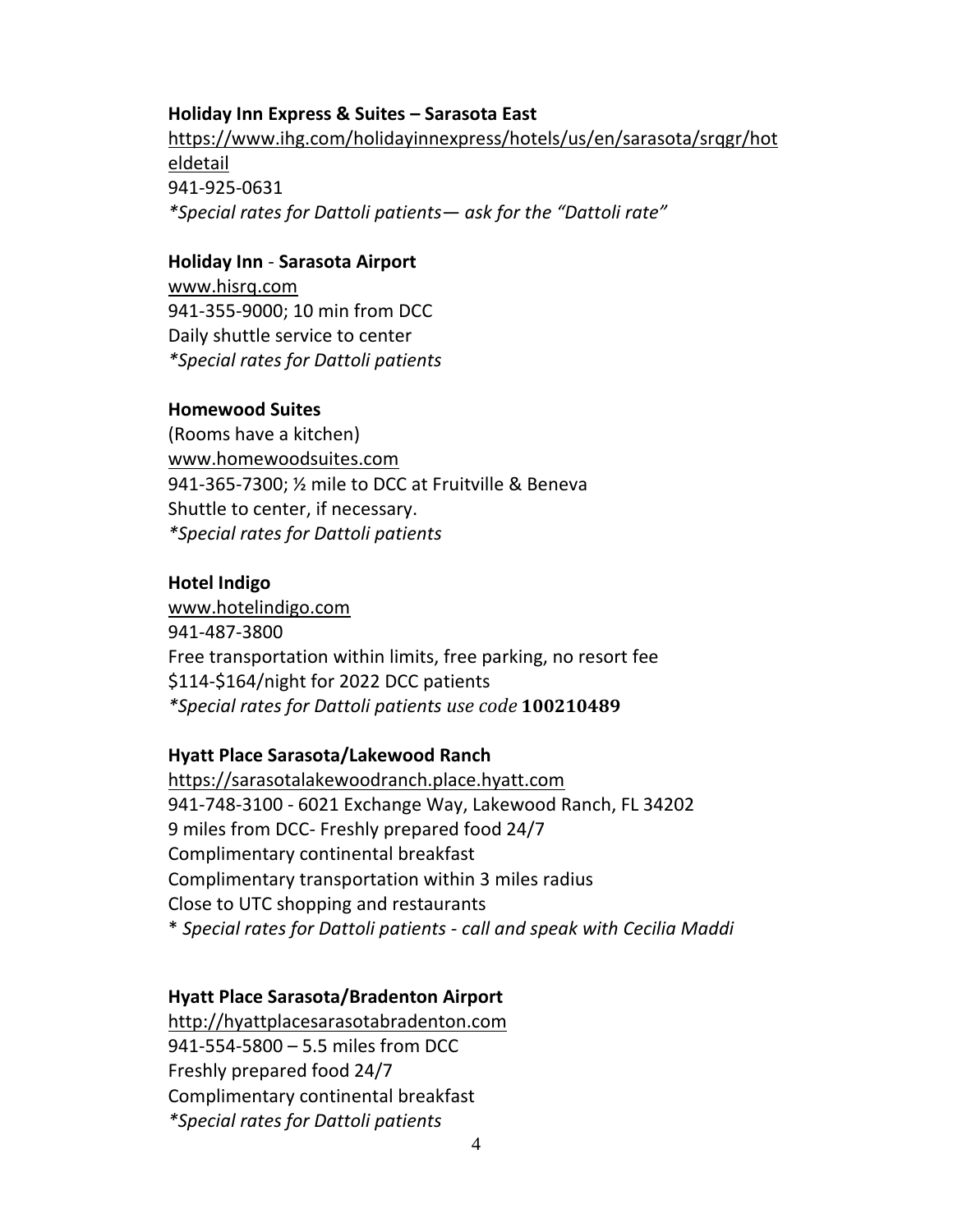#### **Hyatt Regency**

(Bayside) [http://www.sarasota.hyatt.com](http://www.sarasota.hyatt.com/) 800-233-1234 *\*Special rates for Dattoli patients (code CR#43717)*

#### **La Quinta Hotel and Suites**

[www.lq.com](http://www.lq.com/) 941-366-5128; 800-444-8888. 10 mins to DCC. *\*Special rates for Dattoli patients*

### **Lido Beach Resort**

(Beachfront) [www.lidobeachresort.com](http://www.lidobeachresort.com/) 800-441-2113 or 941-388-2161; 11 to 15 minutes to DCC \**Special rates for Dattoli patients, ask for the "Dattoli Cancer Center" rate*

### **Longboat Key Club & Resort**

(Beachfront, Golf, Spa, Tennis, Suites) [www.longboatkeyclub.com](http://www.longboatkeyclub.com/) 800-237-8821 or 941-383-8821 7.5 miles to DCC *\*Special rates for patients, use Dattoli ID# SC0278* 

### **Marriott Fairfield Inn & Suites**

[www.marriot.com](http://www.marriot.com/) 877-552-3300; 941-552-4000 20 minutes to DCC *\*Special rates for Dattoli patients*

### **Residence Inn**

(Across from Sarasota Airport) [www.marriott.com](http://www.marriott.com/) 800-331-3131; 941-358-1468 Pet friendly 15 minutes to DCC *\*Special rates for Dattoli patients, ask for Medical Rates*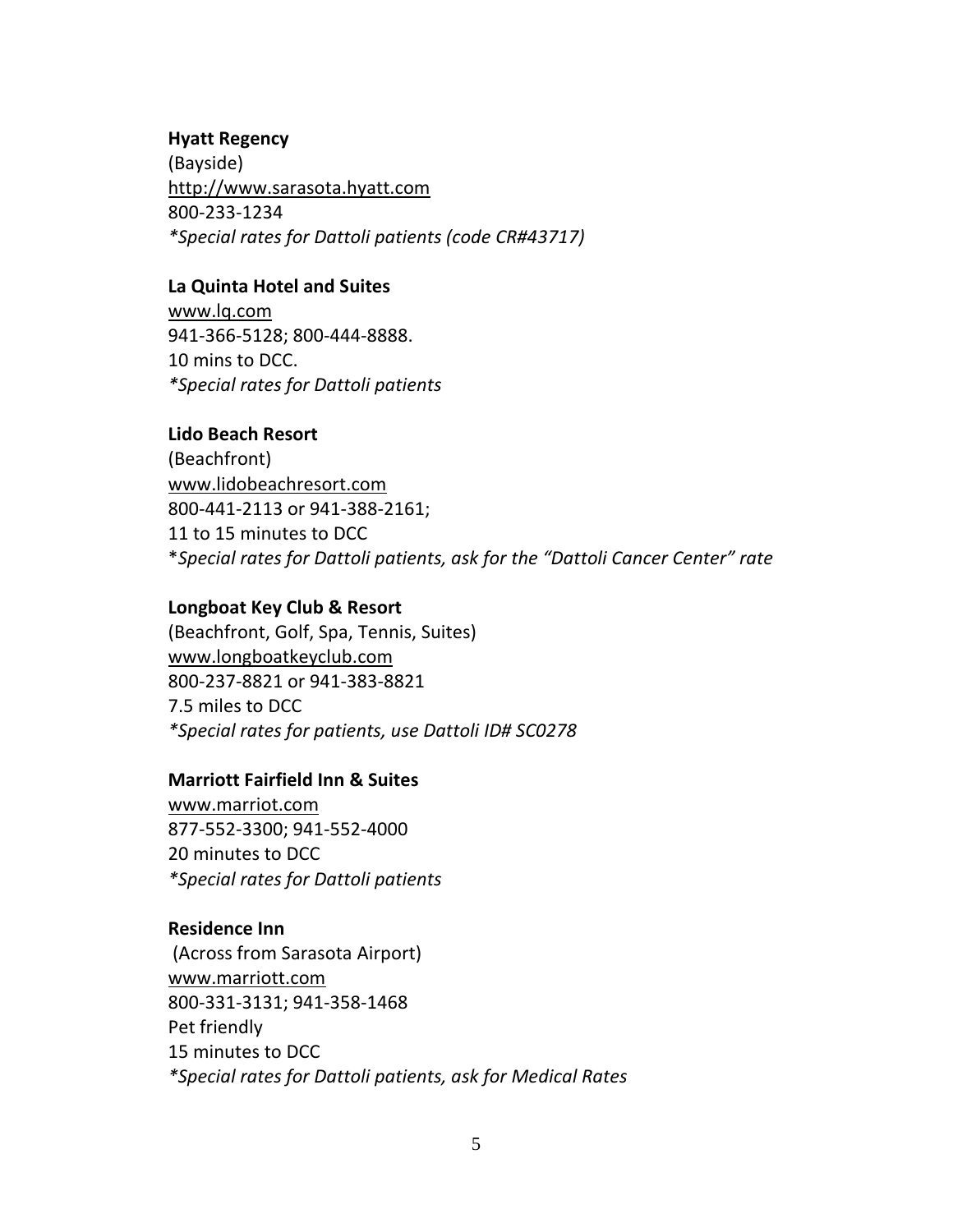### **Ramada Waterfront**

(On a canal) [www.ramadasarasota.com](http://www.ramadasarasota.com/) 941-358-1000 15 minutes to DCC *\*Ask for special rates for Dattoli Patients*

# **Hotel Ranola**

(Rooms have a kitchen) [www.hotelranola.com/](http://www.hotelranola.com/) 866-951-0111

# **Ritz Carlton Sarasota**

888-449-7644; 941-309-2217 Downtown Sarasota; 10 min. to DCC *\*Special rates for Dattoli patients* 

# **Sandcastle Resort at Lido Beach**

(Beachfront) [www.sandcastlelidobeach.com](http://www.sandcastlelidobeach.com/) 941-388-2181 \**Special rates for Dattoli patients, ask for the "Dattoli Cancer Center" rate*

# **Sarasota Modern Hotel (A Tribute Portfolio Hotel)**

(Bayfront, close to DCC, shuttle, valet parking included) [www.thesarasotamodern.com](http://www.thesarasotamodern.com/) 941-906-1290 \**Special rates for Dattoli patients, ask for the "Dattoli Cancer Center" rate*

# **Sleep Inn/MainStay Suites and Comfort Inn & Suites**

(Located off I-75 exit 210 & Fruitville Rd. 10 minutes from DCC) 941-500-4700 [http://www.sleepinn.com/ires/en-](http://www.sleepinn.com/ires/en-US/html/ArrivalInfo?hotel=FLD70&srp=LDCC&pu=no)[US/html/ArrivalInfo?hotel=FLD70&srp=LDCC&pu=no](http://www.sleepinn.com/ires/en-US/html/ArrivalInfo?hotel=FLD70&srp=LDCC&pu=no) \**Special rates for Dattoli patients- you can use the above link or call directly and ask for the "Dattoli Cancer Center" rate*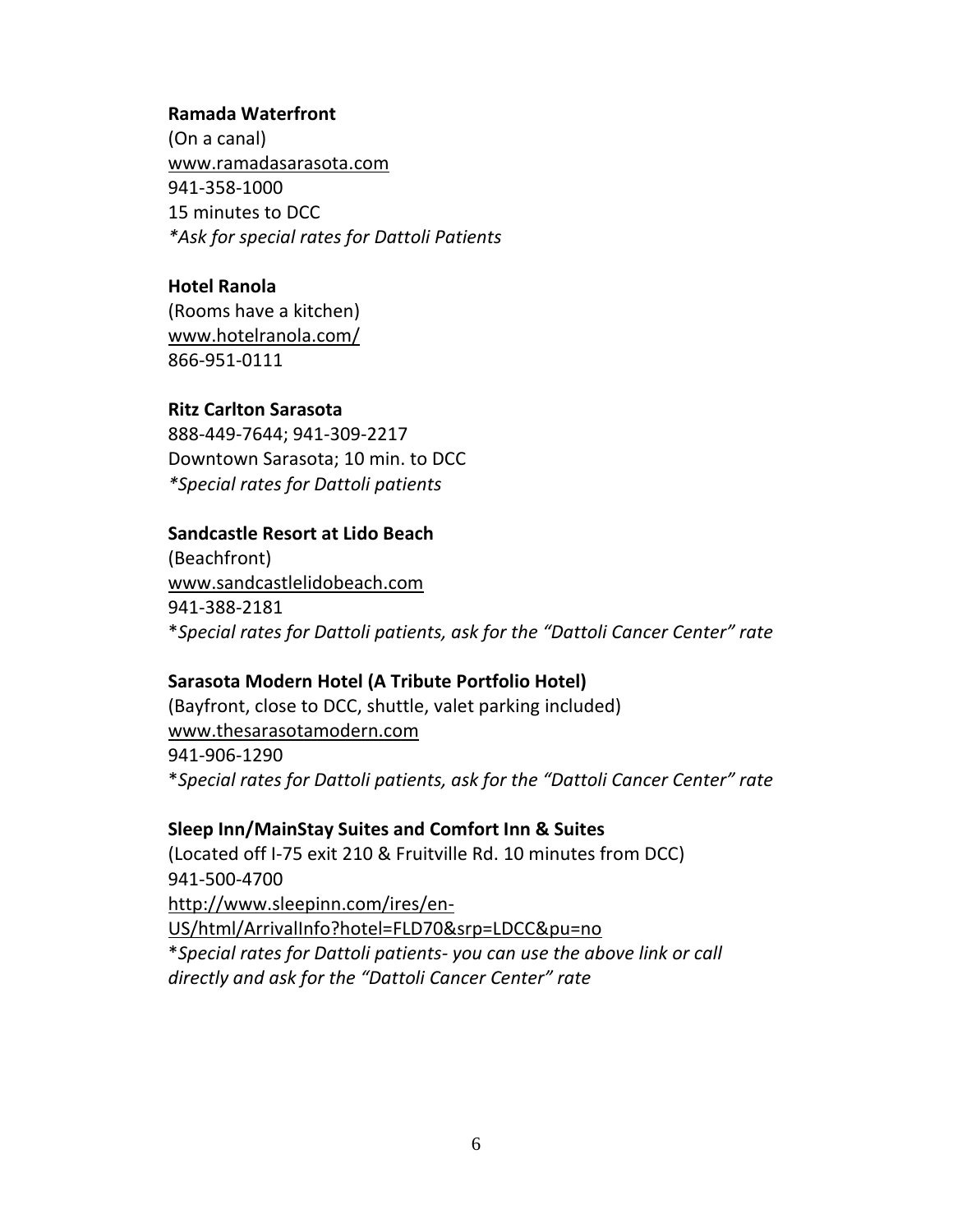#### **Sleep Inn**

Across from Sarasota Airport [www.choicehotels.com/hotel/fl536](http://www.choicehotels.com/hotel/fl536) 941-359-8558 15 min. to DCC *\*Special rates for Dattoli patients, ask for Dattoli rates*

### **Southland Inn**

(Rooms have either kitchenettes or full kitchens) [www.southlandinn.com](http://www.southlandinn.com/) 941-954-5775 Large heated pool *\*Special rates for Dattoli patients*

#### **SpringHill Suites**

(Across from Sarasota Airport) [www.marriott.com](http://www.marriott.com/) 800-331-3131; 941-358-3385 15 min. to DCC *\*Special rates for Dattoli patients, ask for Partner Rates*

#### **The Beach Club Resort at Siesta Key**

(All condos have full kitchen, washer & dryer) [www.beachclubsiesta.com](http://www.beachclubsiesta.com/) 941-552-9810 16 minutes from DCC.

#### **Tropical Beach Resorts**

(Rooms have full kitchens) [www.tropicalbeachresorts.com](http://www.tropicalbeachresorts.com/) 800-235-3493 *\*Special rates for Dattoli patients*

#### **Quality Inn**

(Near Airport) [www.qualityinn.com/hotel.fl317](http://www.qualityinn.com/hotel.fl317) 800-4CHOICE or 941-355-7091 15 min. to DCC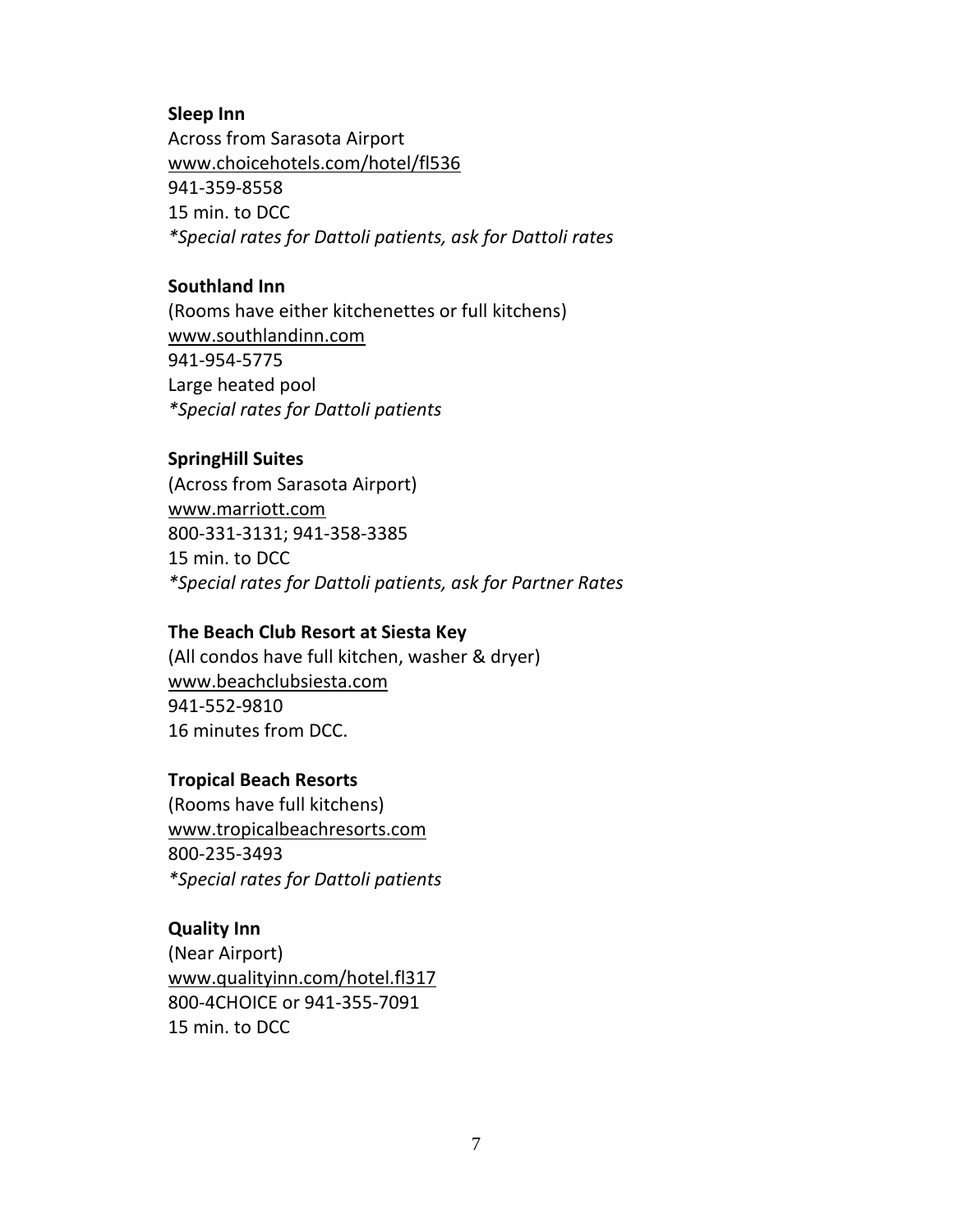# **Zota Beach Resort**

Longboat Key, FL [www.zotabeachresort.com](http://www.zotabeachresort.com/) 855-335-1102 \**Special rates for Dattoli patients ask for the "Dattoli Cancer Center" rate*

# **Local Rental Agents & Other Non-Hotel Accommodations:**

Options for discounted prices for DCC patients as well as assistance with laundry and meals if needed. Please contact Anna Williams at Showtime Realty (941) 822-0890 or [home@showtimerealtyflorida.com](mailto:home@showtimerealtyflorida.com) you may also contact Bob Bevington (412) 671-3142 or [letmeshowyouwhere@gmail.com](mailto:letmeshowyouwhere@gmail.com)

3-bedroom, 2-bathroom house close to siesta key and Dattoli Cancer center. Discount for Dattoli patients. Call Hank Rossi at (941)374-0675 or email him at [Hrossi@rentsrq.com.](mailto:Hrossi@rentsrq.com)

1-Bedroom, 1-Bath Bradenton Cottage Close To Beaches, IMG & Shopping. VRBO (#759568) contact the owner via VRBO to obtain a discount for Dattoli patients.

**Sterling Realty** specializes in rentals in the Meadows Community. Contact Toni James (941) 379-5810 Ext 101 or (941) 302-8141; [www.sterlingrealtyflorida.com.](http://www.sterlingrealtyflorida.com/)

2-bedroom furnished condo with pool, golf, tennis and exercise facilities available for monthly rental. Located in River Strand Community 18 miles from DCC. (Bradenton, FL) Please call Mike Matthews (317) 331-0532.

THREE- 1 bedroom/1 bath Villas located in The Meadows Country Club. *10% discount for DCC patients*. Listings can be viewed on VRBO (#1334605, #1335660, and #1553798). Please call Angela Coen at (727) 967-0268 or email her at [coenect@aol.com.](mailto:coenect@aol.com)

Villa in the Heritage Oaks Golf & Country Club Sarasota. Available 8 months per year. Please call Tom Runfola at (614) 595-9287 or email him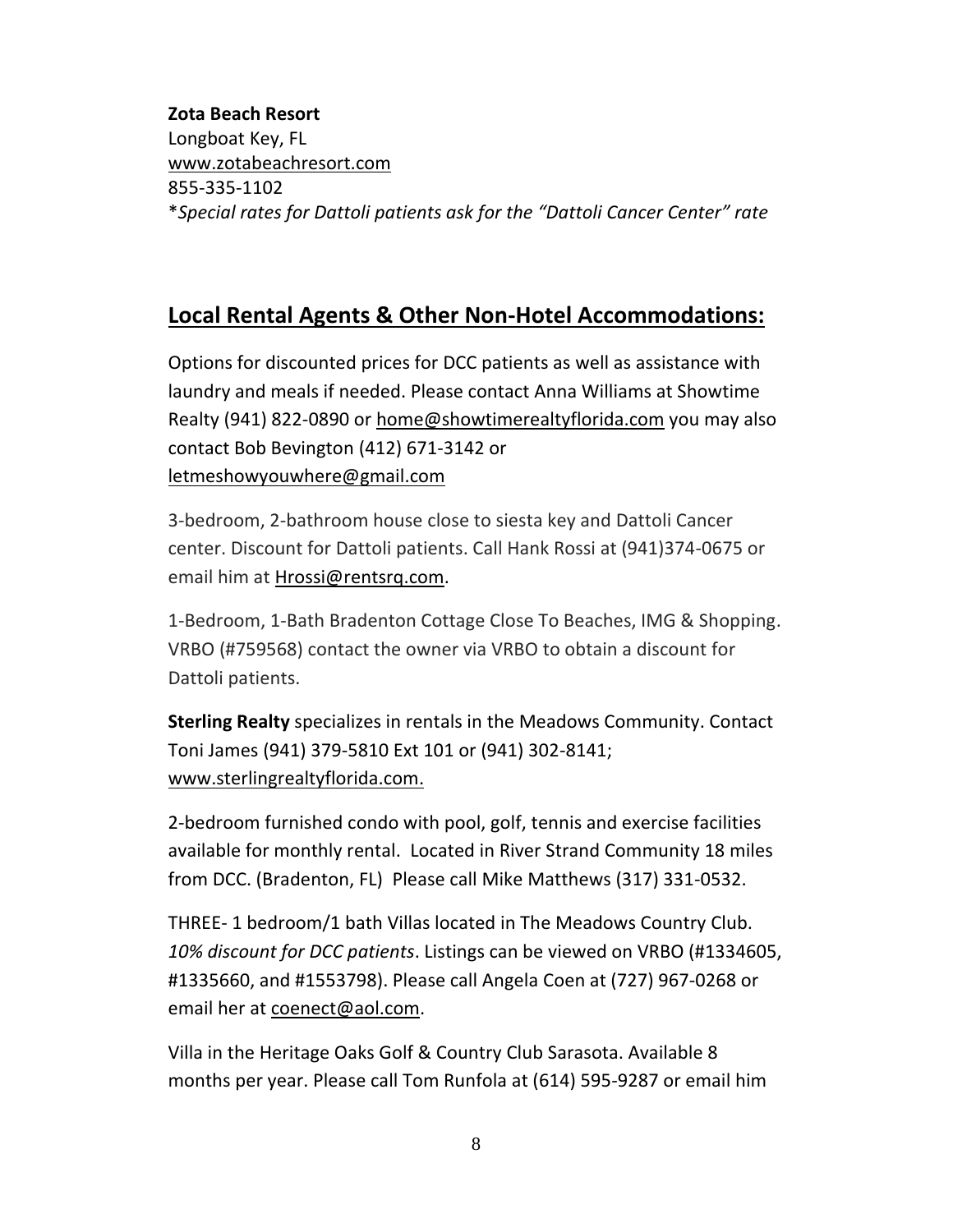at [Trunfola@tmrgroup.com](mailto:Trunfola@tmrgroup.com) to discuss dates and pricing. *Willing to work with all budgets.*

2 Bedroom/2 Bath condo in Weybridge at the Meadows (close to DCC). Available April, May, most of July, August, September, and October. Can be viewed on VRBO.com ID# 591034. Please call Angela Coen at (727) 967- 0268 for a *10% discount for DCC patients*.

1 Bedroom/1 Bath Bayfront guest house approx. 6 miles from DCC. Weekly maid and laundry service included. Near downtown and airport. \$2,475/mo (subject to change). Contact John Thompson at (305) 793-7280 or you can email him at [john.thompson@floridamoves.com](mailto:john.thompson@floridamoves.com)

TWO- 1-Bedroom/1-Bath furnished condos. Close to DCC with many available amenities. Sorry, no pets. To view the listings <https://mfr.mlsmatrix.com/DE.asp?ID=22987568765&L=1> If interested in more information, please reach out to Bonnie Bissett at (941) 955-1500 or at [Bonnie@bonniebissett.com.](mailto:Bonnie@bonniebissett.com)

\*\***see full description**\*\* 2-bedroom/2-bath condo fully furnished. Located in Bradenton close to SCF. \$600-\$700/mo. *This condo is currently being rented out as a "roommate" situation as one of the bedrooms and 1 bathroom will be utilized by the tenet and the other for you and your partner, if applicable.* Price includes all utilities. No pets/smoking. Call Walter for more information at (941) 706-2673 or (561)602-4719.

2 & 3-Bedroom fully furnished homes. Centrally located and close to DCC. You can see the homes on [www.VRBO.com](http://www.vrbo.com/) ID# 371973 & 806004. *Please call Maureen Doherty at (941) 993-3159 to book directly and avoid VRBO fees***.**

2-Bedroom/2-Bath- Sorry, no pets. (Bradenton Beach, FL) Nickolas Bolli, (941) 725-7349. [www.homeaway.com](http://www.homeaway.com/) ID# 3900041

2-Bedroom/2-Bath furnished condos with golf & tennis available. No Pets. \$1650/mo (price is subject to change due to season. **Available May 1st - December 31st**). Only 12 miles from DCC. Robert & Lynda Grabowski, (585) 750-9502 or (585) 733-2017. (Sarasota, FL) [Grabowskiweb@aol.com](mailto:Grabowskiweb@aol.com)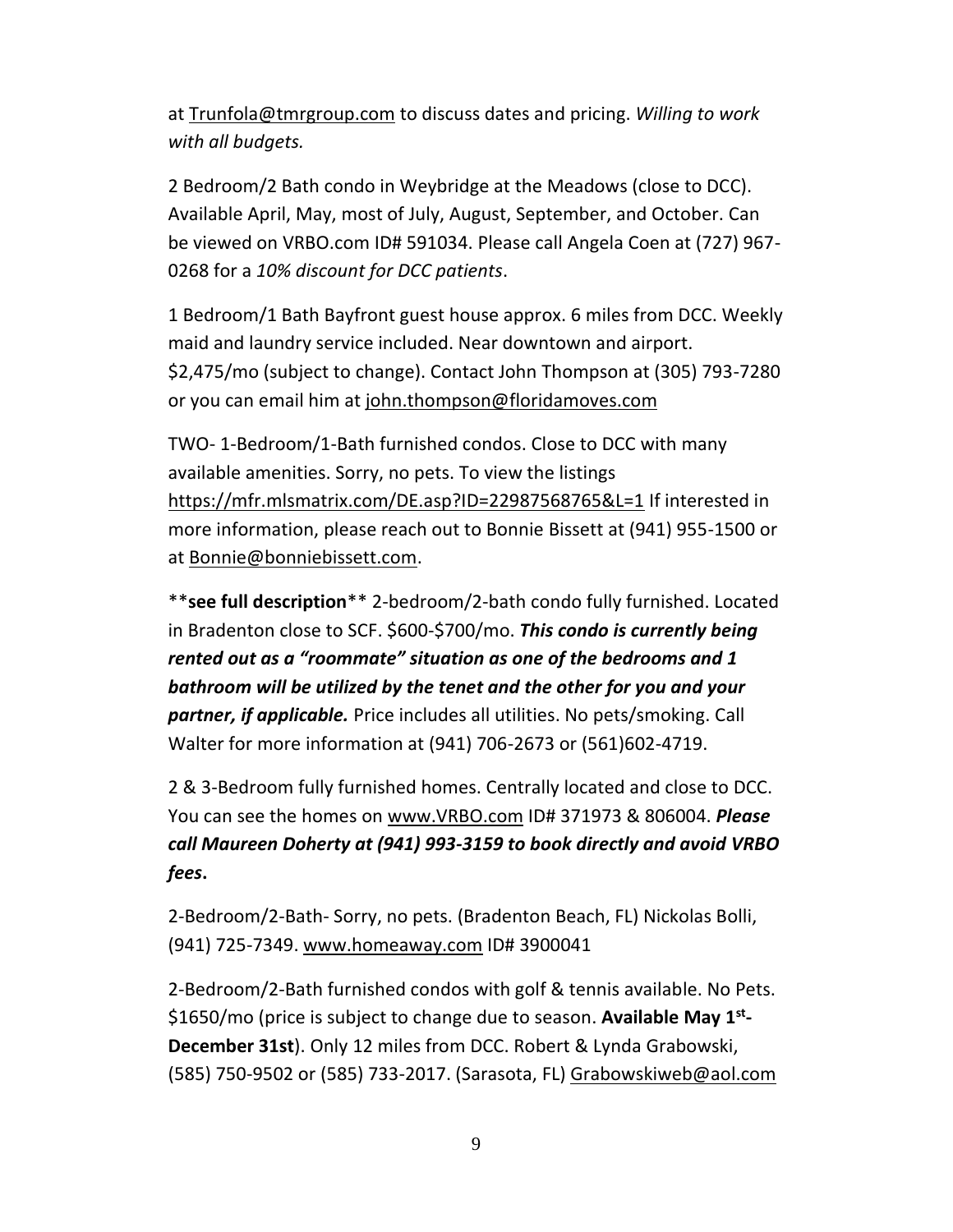2-Bedroom 1-bath furnished bungalow with W/D- 10 minutes from DCC. *Pet Friendly & fenced yard.* (Sarasota, FL) Mark Kritzman, (860) 490-0732 or [mkritzman@mhconn.org](mailto:mkritzman@mhconn.org)

1-Bedroom Furnished Waterfront apartment (Nokomis, FL). Bev, (941)320- 2348.

1-Bedroom Furnished apartment-1.5 miles from DCC. (Sarasota, FL.) Victor, (941) 302-0226.

1-Bedroom furnished on Bay Street (Sarasota, FL). Claudia Briggs (941) 320-2555.

TWO 3-Bedroom Furnished near Siesta Key (Sarasota, FL). Bill Archibald (650) 400-6922. Dogs OK & 20% discount for Dattoli patients via VRBO.

1 & 2-Bedroom condo rentals via Rent Sarasota. Call Hank at (941) 374- 0675.

2 & 3-Bedroom condos on intra-coastal canals with boat docks, tennis, heated pool near state park. 13 miles from DCC. Regina, (941) 966-1794 or (727) 858-6165.

3-bedroom, 2-bath furnished home with private pool, golf, and tennis privileges (15 min to DCC). Donna Maloof, (941) 351-0809, or [RealEstateMaloof@att.net](mailto:RealEstateMaloof@att.net)

1, 2, & 3 –Bedroom Furnished Condos 1/2 mile to DCC. Community pool, tennis, putting green, and fitness center are included. Christine Gillett, (941) 232-9709 or (941) 366-2411. [www.CondosAtVillagio.com](http://www.condosatvillagio.com/)

1 & 2 bedroom fully furnished apartments in Bay Manor a 1/2 mile to DCC and in (Downtown Sarasota, FL). Sandy King, (941) 755-6633 or (941) 284- 8080. Full information on [www.Homeaway.com](http://www.homeaway.com/)

1 & 2 bedroom fully furnished condos in many different locations. No pets. Marriott ExecuStay Apartments fully furnished including all house wares, linens, washer/dryers and Marriott Reward Points! Several options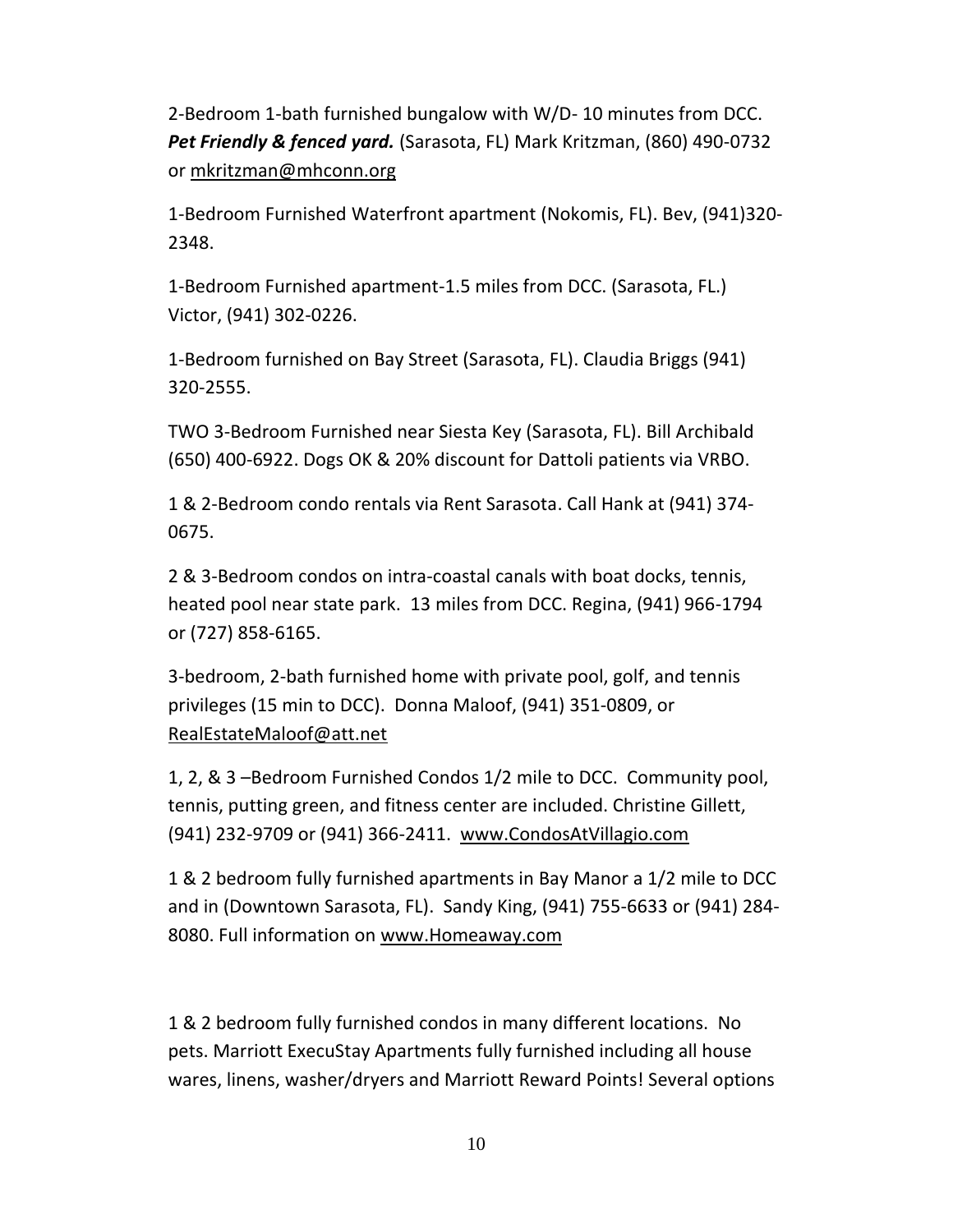to choose from. Gwen: (813) 890-7225 Ext.1121 <http://www.execustay.com/search.php?city=Sarasota&state=Florida>

2 & 3-Bedroom Condos on Longboat Key. Access to amenities of Longboat Key Club & Resort. Beachfront and partial views with short walk to beaches. See the properties at: [www.longboatkeyvacationvillas.com](http://www.longboatkeyvacationvillas.com/) or call (941) 383-8821 ext 1620

Studios, 1, 2 & 3 Bedroom condos, cottages and houses on Siesta Key. 10 miles from DCC. [www.stayonsiesta.com](http://www.stayonsiesta.com/) or [www.siestakeybeachplace.com](http://www.siestakeybeachplace.com/) Call Leslie (941) 346-1745

RVA offers daily, weekly, and monthly rates for many beachside locations. (800)237-9505 or [swflinfo@rqswfl.com](mailto:swflinfo@rqswfl.com) or [www.rvafl.com](http://www.rvafl.com/)

Oakwood Worldwide offers 1, 2 & 3 bedroom short term rentals located throughout Sarasota. Kelly, (813) 781-0295 or [kcheung@oakwoodfloida.com.](mailto:kcheung@oakwoodfloida.com)

Florida Vacation Connection, specializing in beachfront sites on the keys (Siesta, Longboat, Lido). (941) 387-9709; [www.flvacationconnection.com;](http://www.flvacationconnection.com/) or [fvconnect@aol.com](mailto:fvconnect@aol.com)

Mt. Vernon Property Management specializes in rentals in the Meadows. Peg Schmitt, toll free (800) 828-3190, ext. 318; [mhssunny@aol.com](mailto:mhssunny@aol.com)

Seaside Resort Rentals & Management, Inc. Robin Turner, (941) 923-6077 or (888) 428-5678; [seasidemgmt@aol.com](mailto:seasidemgmt@aol.com)

# **Other Resources:**

**RV Park**: Sun 'n Fun RV Resort on Fruitville Road (close to DCC). Bring your own RV, or rent 1 or 2-Bedroom units. Pool, facilities, pet friendly. (800) 843-2421; [www.sunnfunfl.com](http://www.sunnfunfl.com/)

**RV Park**: Pleasant Lake RV Resort, 6622 State Rt. 70, Bradenton (25 min. from DCC). (941) 756-5076

**RV Park**: Winter Quarters Manatee – Encore Resort Sarasota North, 800 Kay Road NE, Bradenton. 800.678.2131; [www.mhcrv.com;](http://www.mhcrv.com/) many amenities including fitness, billiards, fishing, pool, 17-acre lake. Discounts for Coast